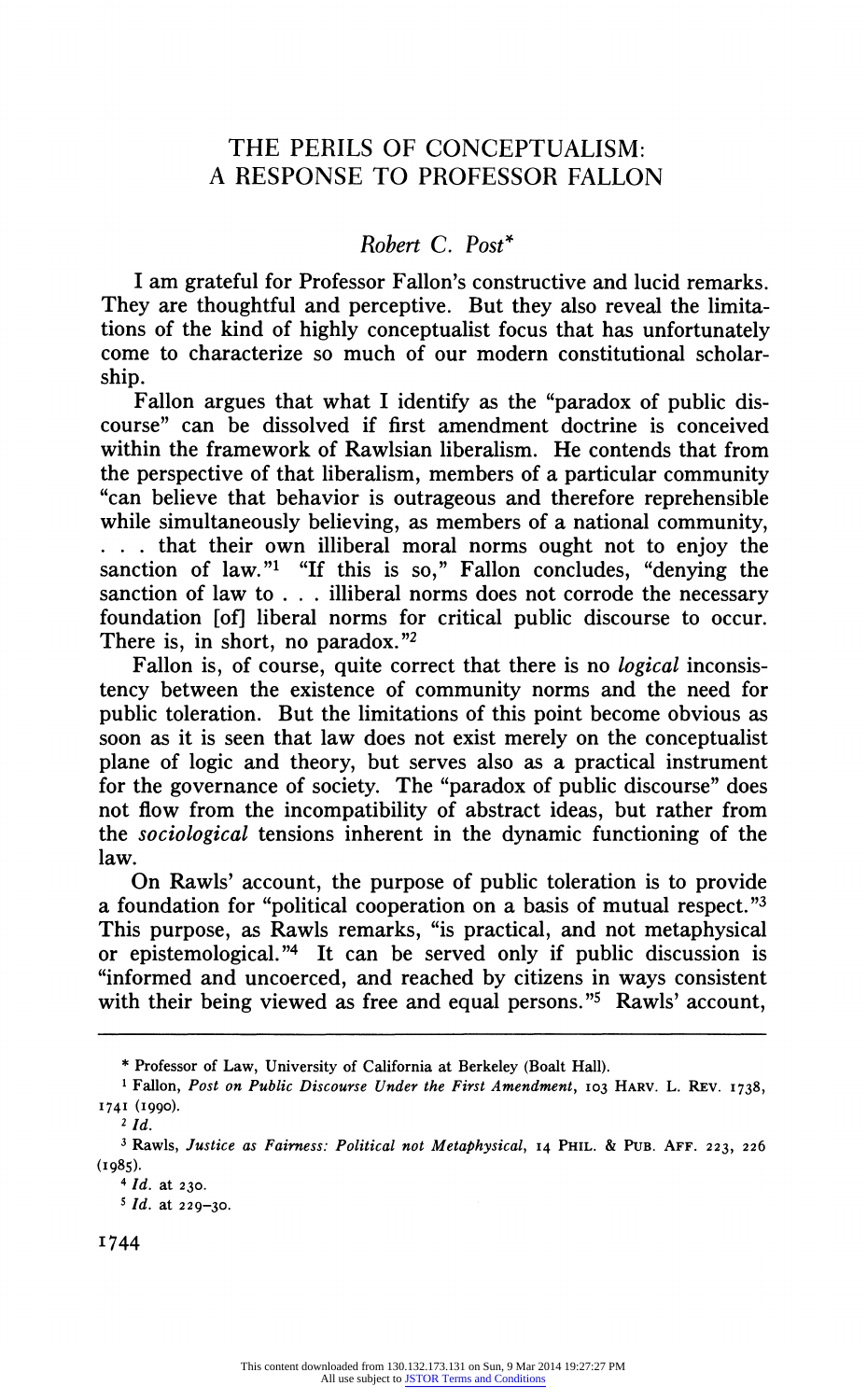**therefore, unlike Fallon's, directly raises the question of the practical relationship between toleration and the attainment of "willing political agreement. "6** 

**The argument of my Article is that the social ability to distinguish "coercion" from "respect" is ultimately grounded on community norms (of the kind that Fallon too quickly labels as "illiberal"),7 and that the survival of these norms is in some significant measure sustained by legal sanctions. If these arguments are correct, it follows that public toleration is in tension with itself, for it denies enforcement to the very legal sanctions that sustain the social norms necessary for public toleration to achieve its purposes. The evidence for these arguments is sociological in nature; the argument of the Article thus cannot be dismissed because of the absence of any purely conceptual inconsistency between community norms and public toleration.** 

**To put the matter more aggressively, it is not enough simply to postulate citizens who can, as Rawls puts it, have "their public identity" as well as "their 'nonpublic identity. "'8 We need to inquire into how these two identities in fact relate to each other; we must investigate the nature and potential limits of the stark role differentiation implicit in Rawls' theory. We must ask about the kind of "political cooperation" that would actually be possible among persons who claim, as does Fallon, that the very norms that fundamentally define and sustain their dignity as human beings ought not to be enforced by the law, because these norms might not be shared by others.9 If philosophers can afford to ignore these hard, practical questions, we as legal academics cannot.** 

**Rawls himself explicitly rests his work on what he calls "a normative conception" of "the person," which is distinct "from an account of human nature given by natural science or social theory. "10 My hypothesis is that the notoriously ragged edges of first amendment doctrine can best be interpreted as the Court's efforts to address the tensions that occur when this "normative conception" of the person is** 

**8 Rawls, supra note 3, at 241.** 

**9 Rawls himself offers the caveat that "we are forced to consider at some point the effects of the social conditions required by a conception of political justice on the acceptance of that conception itself." Id. at 250.** 

10 *Id.* at 232 n.15.

**<sup>6</sup> Id. at 230.** 

**<sup>7</sup> Note, in this context, Rawls' concession that public toleration can have meaning only if it "provides a reasonable way of shaping into one coherent view the deeper bases of agreement emnbedded in the public political culture of a constitutional regime and acceptable to its most firmly held considered convictions." Id. at 229. For a detailed account of how a putatively "illiberal" culture creates normative distinctions that make possible putatively "liberal" concepts like respect and individual autonomy, see Post, The Social Foundations of Privacy: Community and Self in the Common Law Tort, 77 CALIF. L. REV. 957, 968-74, 979-87 (i989).**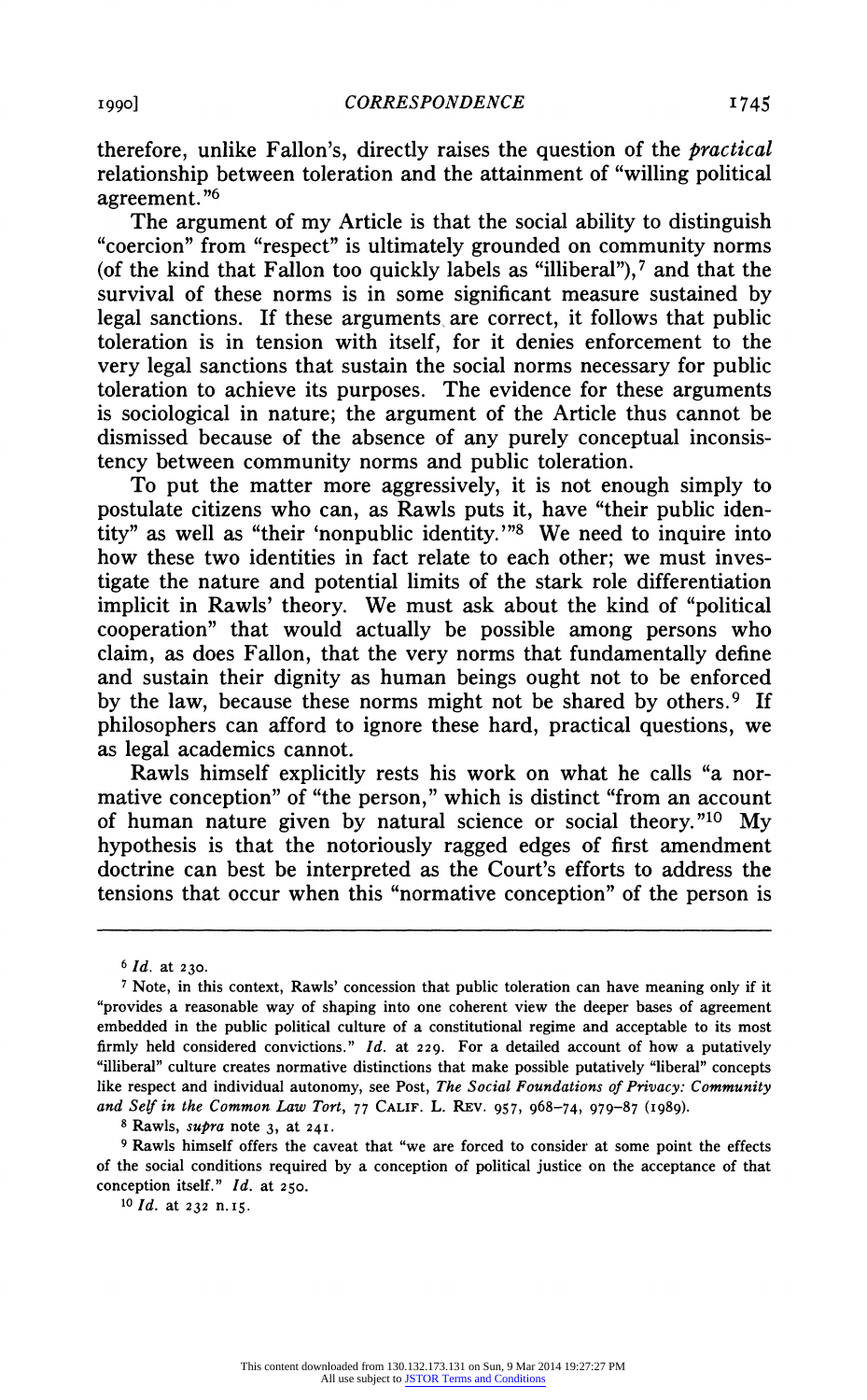**evaluated in light of the account of human nature given by "social theory. "** 

**I should also add, however, that I see much that is attractive, on both theoretical and practical levels, in the Rawlsian account. In this respect Fallon's conceptualist and ultimately procrustean division of theories into "republican" and "liberal" is of little use, and of some detriment. Human nature is obviously capable of and predicated upon both the autonomy that underlies liberalism and the social embeddedness that underlies what Fallon terms republicanism. The issue is therefore not whether one perspective or the other should be chosen tout court, but rather whether, in the complex of particular circumstances, the law ought to be designed to support one or the other of**  these human capabilities.<sup>11</sup>

**Thus, despite the internal tensions of the position, I agree wholeheartedly with Rawls that structuring public discourse around the values of toleration and respect for individual freedom offers a compelling vision of "how social unity can be . . . possible"'2 under conditions of cultural heterogeneity. In my Article I try to elucidate how this vision is in fact responsible for the manner in which modern first amendment jurisprudence regulates public discourse.'3** 

**I share this vision, however, with a chastened sense of its internal inconsistencies, and also with a strong belief in its inherent limitations. There are circumstances in which speech ought to be regulated according to principles quite distinct from those that underlie public discourse. To offer only an obvious example, speech that is appropriately protected when it occurs within public discourse is also appropriately regulated as racial or sexual harassment when it occurs within the context of an employment relationship. This is true because there are good reasons for the law to regard persons as autonomous within the context of political deliberation, but there are equally good reasons for the law to regard persons as dependent within the workplace.** 

**If this confounds the ready distinction between liberalism and** 

**<sup>11</sup> For a somewhat fuller account, see Post, Tradition, the Self, and Substantive Due Process: A Comment on Michael Sandel, 77 CALIF. L. REV. 553, 558-59 (I989).** 

**<sup>12</sup> Rawls, supra note 3, at 251.** 

**<sup>13</sup>Thus I am somewhat puzzled by Fallon's claim that I attempt to ascribe "republican premises" to first amendment jurisprudence. It is surely not distinctively "republican" to assume that the purpose of public discourse is "the promotion of public deliberation," for Rawls himself states that the "aim" of his liberalism "is free agreement, reconciliation through public reason." Id. at 230. Nor is it especially "republican" to assume that public deliberation cannot be successful if it is experienced as coercive, for once again Rawls himself notes "that this agreement must be informed and uncoerced, and reached by citizens in ways consistent with their being viewed as free and equal persons." Id. at 229-30.**